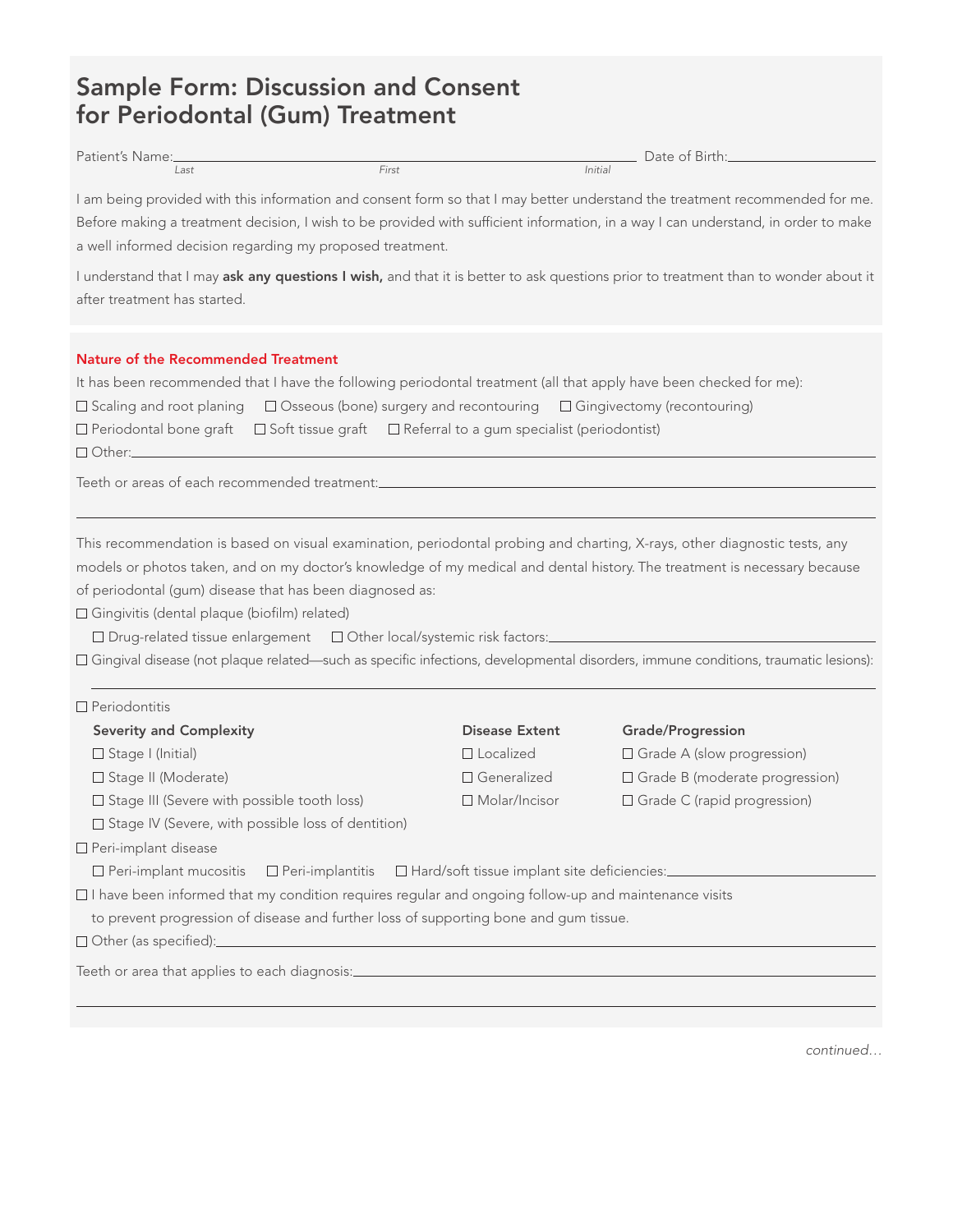I have been informed that periodontal diseases are infections that affect the tissues and bone that support teeth. I have been informed that other factors can affect my periodontal disease and its progression, including the condition of my dental restorations, certain diseases (such as diabetes and heart disease), habits (tobacco use), and medications.

Factors specifically affecting me include:

The intended benefit of this treatment is to improve the health of my gums and teeth and to try to retain my natural teeth as long as possible. Other benefits may include:

The prognosis, or likelihood of success, of this treatment is:

My treatment is estimated to take  $\frac{1}{\sqrt{2}}$  visit(s) to complete, and is estimated to cost \$ $\frac{1}{\sqrt{2}}$ 

## Alternative Treatments

The treatment recommended for me was chosen because it is believed to best suit my needs. I understand that alternative options to treat my periodontal dental condition include

 $\square$  No other reasonable treatment option exists for my condition.

I have had an opportunity to ask questions about these alternatives and any other treatments I have heard or thought about, including \_ Patient's Initials

## Risks of the Recommended Periodontal Treatment

I understand that no dental treatment is completely risk-free and that my dentist would take reasonable steps to limit any complications of my treatment. I understand that some after-treatment effects and complications tend to occur with regularity. These include tooth sensitivity, pain from treatment, infection, swelling, dark spaces between teeth where there is no longer any gum tissue, and changes in how long my teeth appear (due to recontouring). I understand that as the health of my gum tissue improves, the tissues may shrink or recede. This is a normal reaction to treatment. This change may make some previous dental restorations (crowns, fillings) more noticeable and they may need to be replaced to make them more cosmetically acceptable.

I understand that I may be given a topical anesthetic and/or local anesthetic injection. Although rare, it is possible that patients may have an allergic reaction to these medications. Adverse reactions to anesthetic medications are possible, such as lightheadedness, dizziness or drowsiness. Please contact Dr. **inter all any contact and the metal or** if numbness remains more than a few hours or if you develop a rash. I understand that the injection area(s) may be uncomfortable following treatment and that my jaw may be stiff and sore from the anesthetic injection. I also understand that temporary or permanent injury to nerves and/or blood vessels from the injection may occur. Nerve disturbances may include pain or numbness, and/or unusual sensations such as itching, burning, or tingling of the lip, tongue, chin, teeth, and/or mouth tissues. Other risks of my treatment include:

continued…